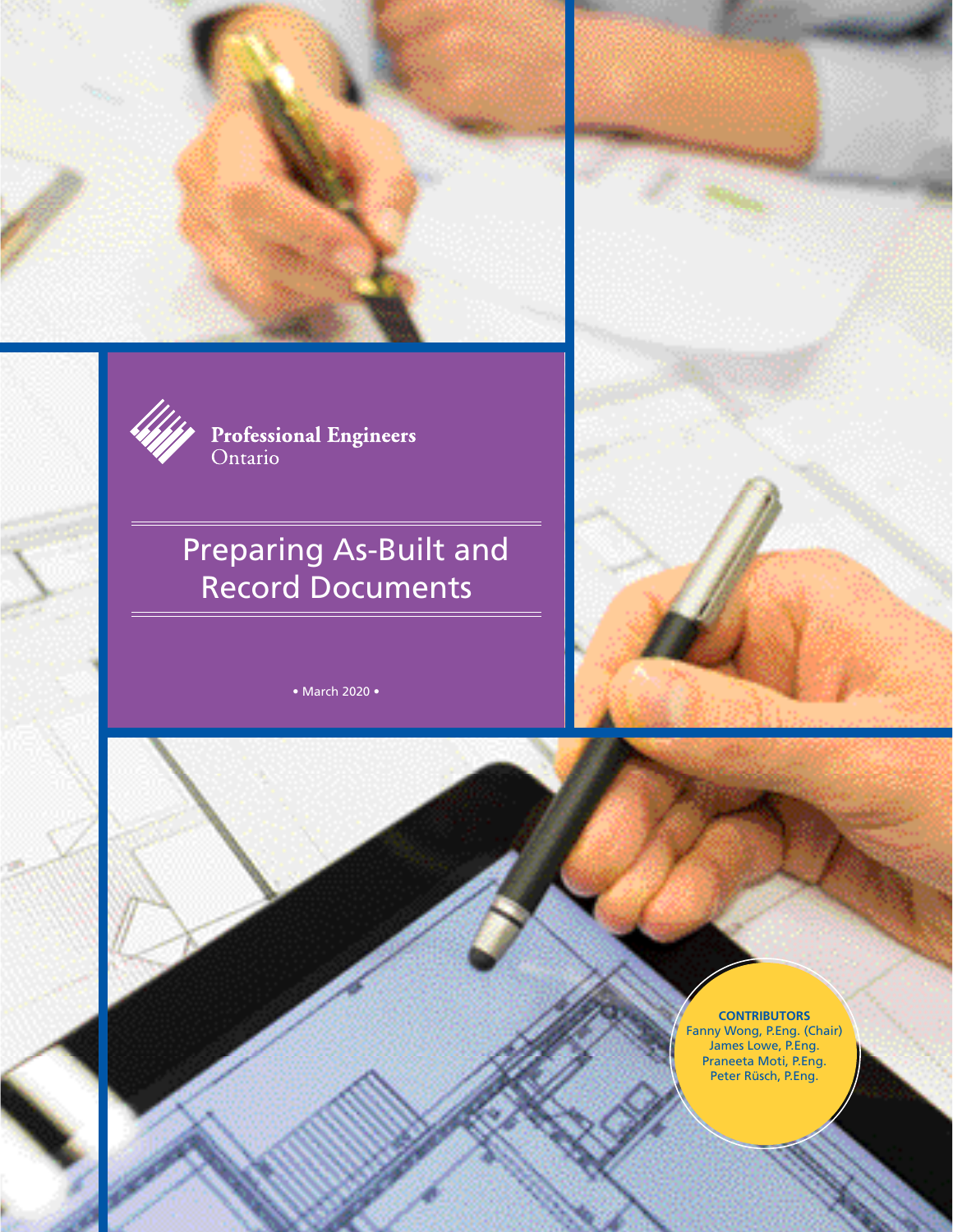# Preparing As-Built and Record Documents Guideline

## **CONTENTS**



**Notice:** The Professional Standards Committee has a policy of reviewing guidelines every five years to determine if they are still viable and adequate. However, practice bulletins may be issued from time to time to clarify statements made herein or to add information useful to those professional engineers engaged in this area of practice. Users of this guideline who have questions, comments or suggestions for future amendments and revisions are invited to submit these to PEO using the "Guideline Amendment and Revision" form available at[: https://www.peo.on.ca/sites/default/files/2020-01/Guideline%20Amendment%20and%20Revision%20Form%20](https://www.peo.on.ca/sites/default/files/2020-01/Guideline%20Amendment%20and%20Revision%20Form%20%28FINAL%29.pdf) [%28FINAL%29.pdf](https://www.peo.on.ca/sites/default/files/2020-01/Guideline%20Amendment%20and%20Revision%20Form%20%28FINAL%29.pdf)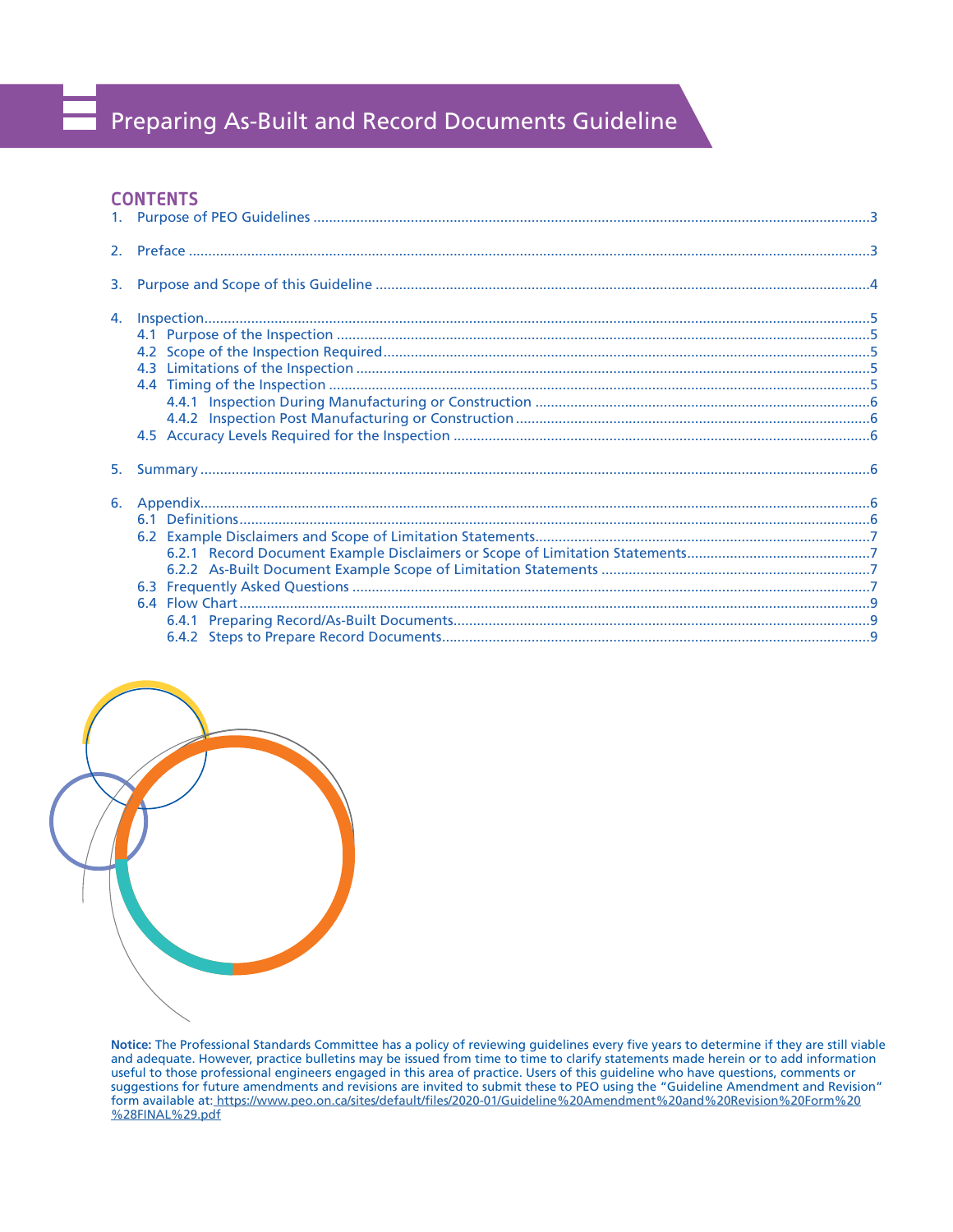# ABSTRACT

**As-built documents should not be sealed. Information on record documents should be thoroughly reviewed prior to bearing the seal.** 1.

#### **PURPOSE OF PEO GUIDELINES**

Professional Engineers Ontario (PEO) produces guidelines to educate licensees and the public on best practices.

For more information on PEO's guideline and development process, including PEO's standard form for proposing revisions to guidelines, please see the "Guideline Development and Maintenance Processes" document available at[: https://www.peo.on.ca/sites/default/files/2020-03/guide](https://www.peo.on.ca/sites/default/files/2020-03/guideline-dev-maintenance-process.pdf)[line-dev-maintenance-process.pdf](https://www.peo.on.ca/sites/default/files/2020-03/guideline-dev-maintenance-process.pdf)

For a complete list of PEO's guidelines, visit: [https://www.peo.on.ca/](https://www.peo.on.ca/knowledge-centre/practice-advice-resources-and-guidelines) [knowledge-centre/practice-advice-resources-and-guidelines](https://www.peo.on.ca/knowledge-centre/practice-advice-resources-and-guidelines)

NOTE: References in this guideline to practitioners apply equally to temporary licence holders, provisional licence holders, limited licence holders or certificate of authorization holders.

PEO produces guidelines to meet the following objectives, which were used to develop the content of this document:

1. Guidelines are intended to aid engineers in performing their engineering role in accordance with the *Professional Engineers Act* and Regulation 941.

#### **PREFACE**

2.

This guideline is to offer practitioners guidance on the professionally acceptable manner for preparing record documents.

The recommendations provided in this guideline are considered by PEO to be commensurate with the professional responsibilities of practitioners. This guideline should be used in conjunction (as appropriate) with the *Use of the Professional Engineer's Seal* guideline as that guideline focuses on the proper use of the seal, while this guideline focuses on providing information and best practices regarding record documents, and by inference, as-built documents of completed works.

As-built documents should not be sealed. Information on record documents should be thoroughly reviewed prior to bearing the seal.

This guideline provides some details on the considerations that practitioners need to make to meet the requirements of their clients at reasonable levels of risk to the practitioners. Practitioners are to make adaptations to suit.

For this document, reference will be made to record documents and as-built documents as per the definition in the Appendix<sup>1</sup>.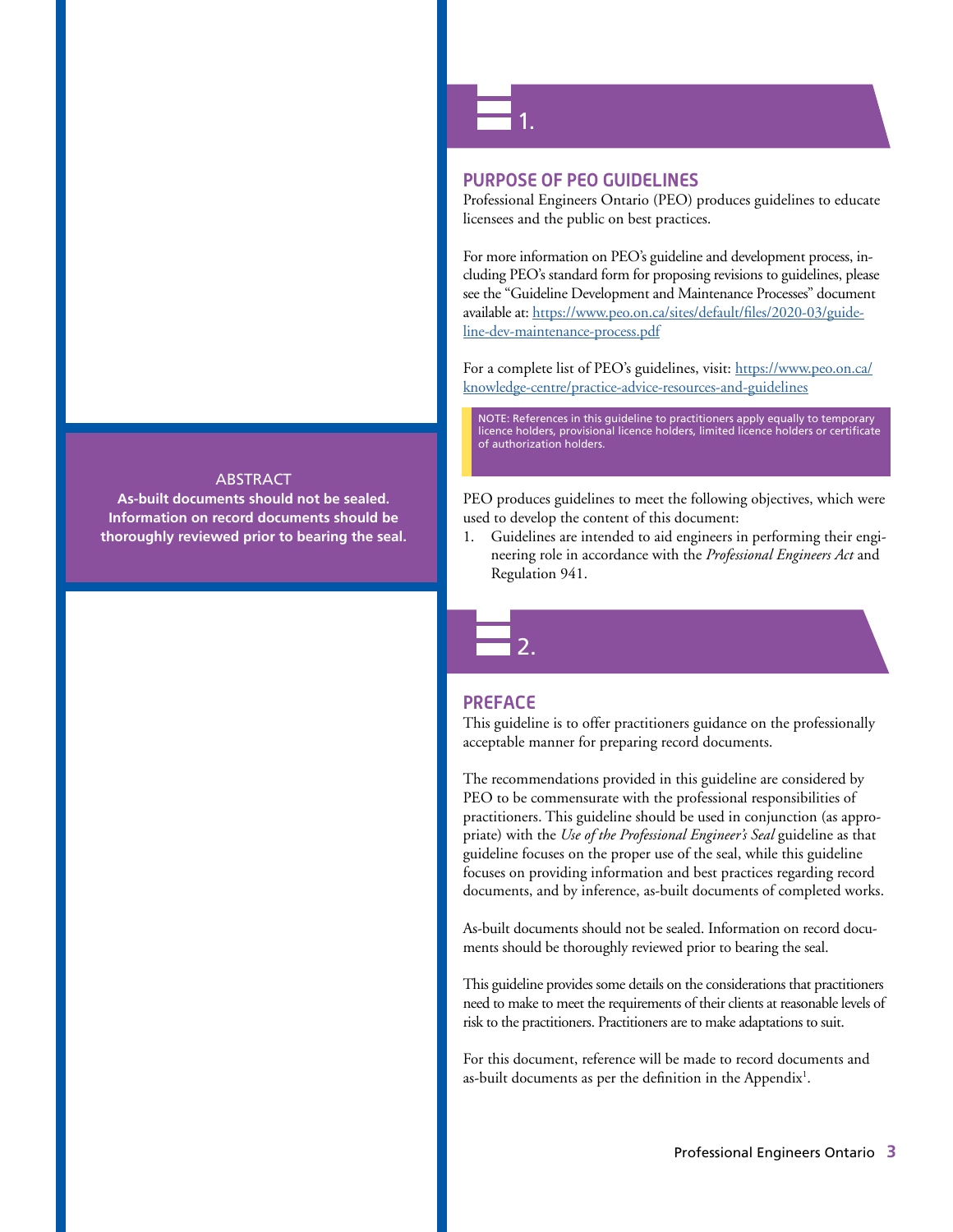# 3.

# **PURPOSE AND SCOPE OF THIS GUIDELINE**

The purpose of this guideline is to provide guidance for the preparation of record drawings or documents (collectively called record documents in this guideline) and, by inference, to provide guidance for the preparation of as-built drawings or documents (collectively called as-built documents in this guideline).

Clients or regulatory authorities often call upon practitioners to provide records of recently completed works. In many cases, a client may call for an inspection of a particular infrastructure asset.

Inspection consists of visual observation of construction and the equipment and materials used therein to permit the practitioner to prepare the record documents.

Given the inherent limitations of such inspections, the practitioner needs to exercise care in what is included in record documents that shall be sealed, and by inference, what is included in as-built documents.

Sealing a record document is a message to the public that a qualified and experienced person(s) prepared same documents and the information can be relied on. Section 53 of O. Reg. 941 provides that, when affixed to a final engineering document, the seal represents that the practice of professional engineering reflected in the document can be relied on for the document's intended purpose and that the practitioner whose seal is affixed to the document accepts professional liability for the document's engineering content.

Record documents are engineering documents and must be sealed. However, the purpose of record documents is often not well defined and, as such, needs to be carefully considered by the sealing practitioner to ensure that its purpose is clear.

The best time to gather information for either record documents or as-built documents is during construction, manufacturing or product development. Once the work has been covered up or included in assemblies, or product fabricated, it becomes more difficult and, in some cases, impossible to verify the existing conditions.

lf the need to provide record documents is known prior to the start of construction/manufacturing and the level of detail (and associated accuracy) is not established in the engineering services contract, then a typical industry level of accuracy shall be used, unless a level of detail is mutually agreed upon between the owner and the practitioner.

The level of accuracy and scope of inspection required for producing record documents must be documented in writing and agreed to by the practitioner and the owner.

Record documents are prepared based on information that was observed by a practitioner or by someone under the practitioner's supervision. After a practitioner has reviewed the record documents and is satisfied that they are accurate, the practitioner must seal the documents. Normally the record documents are updates to, and contain a similar level of detail to, the design (or fabrication) documents. If a client requires the record documents to contain additional detail, then this should be agreed with the practitioner prior to the construction (or fabrication) work, to allow the practitioner to collect the required information.

It should be noted that the practitioner who seals the record documents may not be the practitioner who sealed the design documents or the practitioner who observed the construction or fabrication. It therefore follows that the practitioner who seals the record documents is only verifying that the record documents are an accurate reflection of what has been constructed or fabricated. Their seal does not mean or imply that they have verified the design or that they have observed the construction or fabrication work for conformance with the design. That responsibility remains with the practitioners who sealed the design documents and who reviewed the construction or fabrication work. To avoid confusion over these responsibilities, "Record Document" or "Record Drawing" should be marked clearly in the revision block or other prominent location before the record document is sealed by the practitioner.

As-built documents are prepared based on information gathered during construction or fabrication by someone other than a practitioner or someone under their supervision. Often, the information is provided by the contractor in the form of red-line mark-ups of the design drawings. If a practitioner then proceeds to revise the design documents to incorporate the red-line mark-ups, these documents should be clearly marked as "As-Built Documents" and not sealed.

<sup>1</sup> The use of the terms "record drawings/record documents" and "asbuilt drawings/as-built documents" in this guideline is consistent with other PEO guidelines. Other professions, most notably architecture, use the same (and additional) terms, however, they may not have the same meaning as used in this guideline.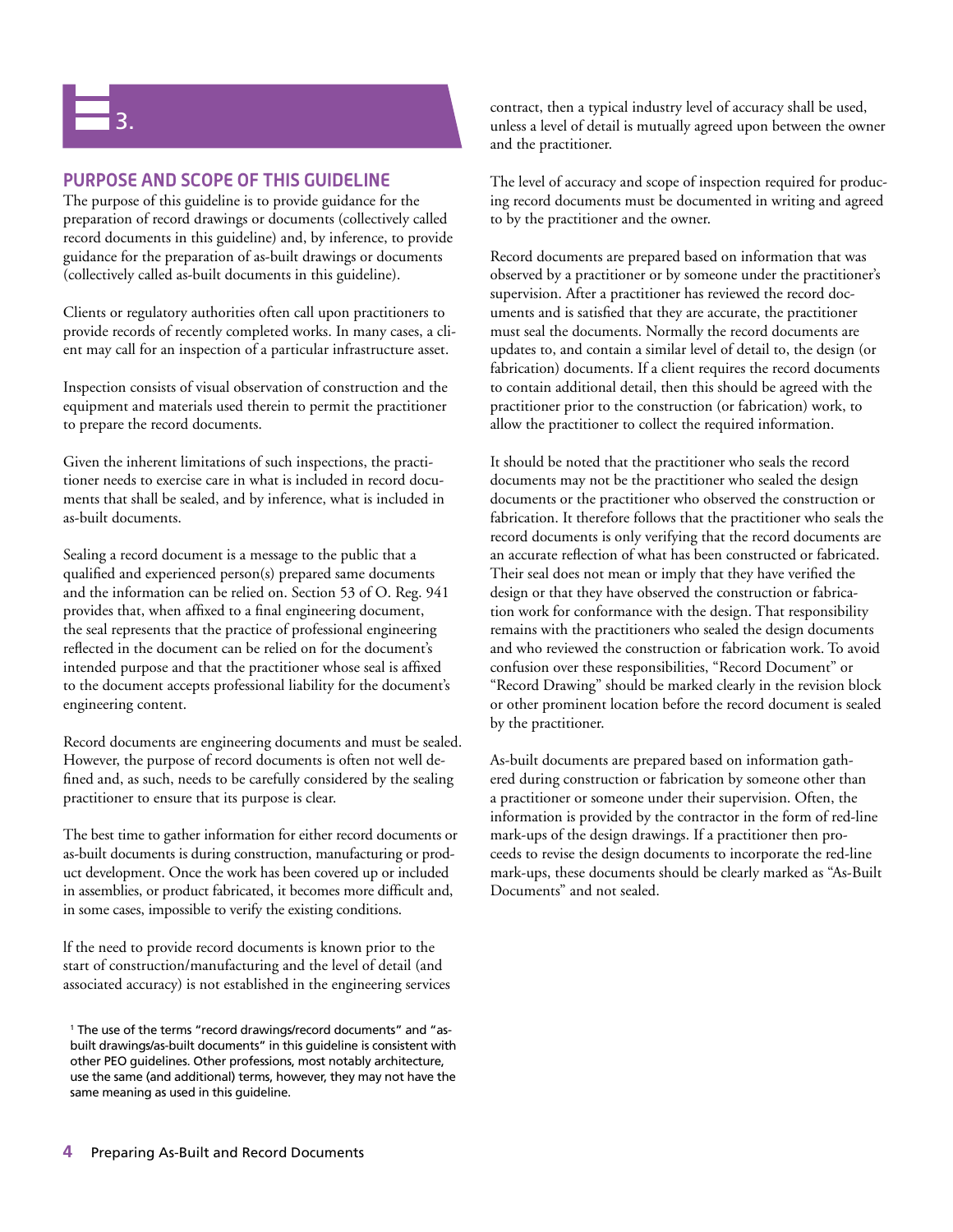

## **INSPECTION**

The following are some considerations provided to determine a level of effort for the inspection process to be undertaken by the practitioner:

- 4.1 Purpose of the Inspection
- 4.2 Scope of the Inspection Required
- 4.3 Limitations of the Inspection
- 4.4 Timing of the Inspection
- 4.5 Accuracy Levels Required for the Inspection

#### 4.1 Purpose of the Inspection

For this guideline, inspection is limited to the purpose of preparing record documents and not used as a basis of assessment of a particular item or issue. The purpose of the inspection has a significant bearing on the scope of the work required (see section 4.2 Scope of the Inspection Required). If no known purpose for the use of the data to be collected is available, then it is important to determine with the client exactly which quantitative and/or qualitative data will be collected in the inspection process.

Limitations of the inspection are to be discussed and confirmed to ensure that the parties fully understand the feasibility of obtaining information that fits the purpose of the inspection process. Refer to example disclaimers in the Appendix.

Users of record documents may assume that all the information depicts the as-constructed details of the project. However, there may be pre-existing information incorporated in the record documents. Hence, there should be a clear distinction between pre-existing and recently constructed/fabricated information contained in the record documents.

#### 4.2 Scope of the Inspection Required

Record documents of completed works are not to be confused with assessment documents or condition surveys prepared at some time after the work has been constructed. For general guidance regarding assessments refer to the PEO's *Structural Condition Assessments of Existing Buildings and Designated Structures Guideline*.

The scope of inspection required for record documents depends on the level of detail to be included in the record documents. Normally the level of detail required on the record documents would be the same as the level of detail shown on the design drawings. However, if a client requests more detail to be shown on the record documents, this may require an enhanced level of inspection. The level of detail required (and the level of effort that this will involve) should ideally be determined prior to finalization of engineering services contracts.

During construction, manufacturing or product development, observation, and inspection of design or construction work will be helpful

prior to items being concealed. If known prior to the contract being awarded/signed, appropriate inspection hold-points can be specified in the (construction, manufacturing or product development) contract. A pre-determined plan for providing record documents allows practitioners the time, resources and access required throughout manufacturing or construction to compare construction, manufacturing or product development documents with as-constructed, as-manufactured or as-produced conditions, with a level of confidence that comes from the opportunity to effectively inspect/observe the constructing, manufacturing or production process.

The inspection contemplated under this guideline is to satisfy the practitioner that the information presented on the record documents accurately represents the project for which record documents are prepared.

The following should be taken into consideration by the practitioner completing the inspection in preparation for record documents:

- The extent of works to be inspected;
- The level of detail required;
- The required timelines; and
- Other contractual requirements.

#### 4.3 Limitations of the Inspection

Inspection of as-constructed conditions is highly dependent upon visual observations and best completed during construction. Inspection post-construction of as-built details may be difficult [or impossible] even with invasive methods. For example, concealed items behind walls and above ceilings or buried or encased items are not visible and even with invasive methods may not be reliably inspected. In some cases, it is not feasible to inspect without destructing the item/material to be inspected. Samples may be taken to assist in the inspection but may be limited by an acceptable level of destruction/damage.

Photos and/or videos (visual media) may be used to support field observations, however excessive reliance on visual media is not recommended or even acceptable for the purposes of inspection.

Some examples of limitations of inspection are:

- Details are hidden within building envelopes;
- Confirmation of material requiring laboratory testing;
- Strength of material compositions;
- Condition of material or item or equipment or systems; and
- Any particular item, equipment or system that was built as an integral unit would be verified as a package, and not in its separate or individual components.

#### 4.4 Timing of the Inspection

The timing and limitations of inspection of completed works has a direct bearing on the level of effort by the practitioner. Required field visits, construction and document review or revision, etc., should ideally be determined prior to finalization of engineering services contracts.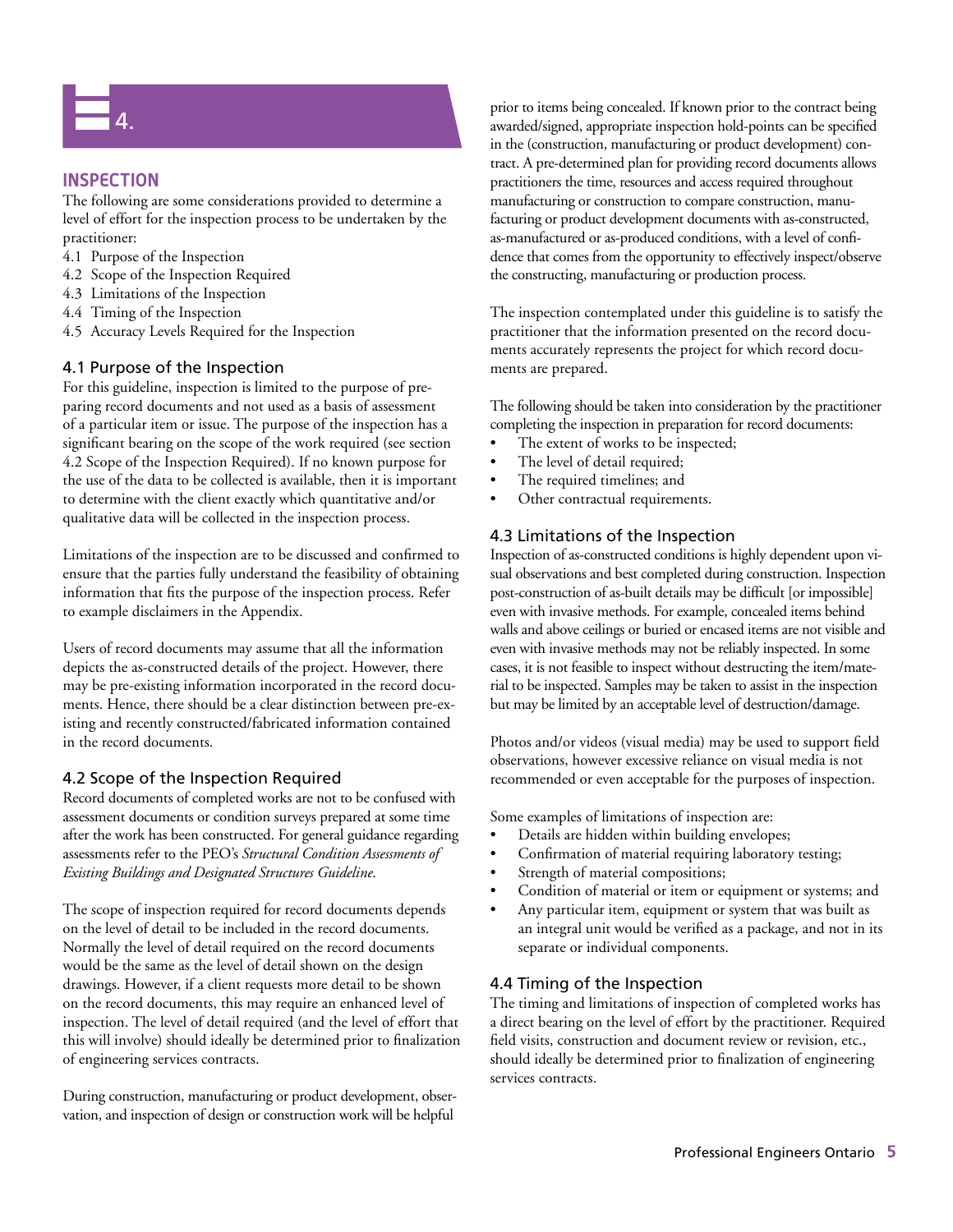#### **4.4.1 Inspection During Manufacturing or Construction**

During construction, inspection will be helpful prior to items being concealed. Appropriate inspection hold-points should be specified. A pre-determined plan for providing record documents allows practitioners the time, resources and access required throughout manufacturing or construction to inspect existing conditions with a level of confidence that comes with the opportunity to effectively observe the manufacturing or construction process. The plan, therefore allows the practitioner to identify possible changes from the design documents or intent. Having work concealed before required records are made may indicate a failure of planning or execution.

#### **4.4.2 Inspection Post-Manufacturing or Construction**

After the manufacturing or construction has been completed and items have been assembled or concealed, inspection required for record documents will have limitations. For example, certain assemblies cannot be disassembled without destruction, or certain details are difficult or impossible to be inspected, such as under-floor plumbing or electrical conduit locations and depths that have been concealed by concrete. Where the information required cannot be obtained by using non-destructive methods, the limitations will need to be identified on the record documents.

#### 4.5 Accuracy Levels Required for the Inspection

The accuracy levels required are dependent upon the intended use of the record documents for which the inspection is to be completed. In establishing the accuracy level and required amount of detail with the client, it is prudent that the practitioner considers available standards to confirm the existence of suggested or standardized accuracy levels and the required amount of detail. For example, for underground infrastructure, the applicable CSA standard specifies the positional accuracy of records of the installed utilities in four accuracy levels. If no standards are available, accuracy levels should be discussed at the project outset and confirmed in writing. It should be kept in mind that higher accuracy levels in positioning or dimensioning may require more accurate measuring techniques and/or higher quality devices. It would be prudent to add to the record documents, the accuracy levels used.

Material tests may be required to determine certain characteristics. These should be carefully evaluated prior to the start of construction/manufacturing to ensure that they deliver the required results.



#### **SUMMARY**

This guideline provides practitioners guidance on the acceptable manner for preparing record documents and, by inference, asbuilt documents of completed works. The level of effort needed to produce record documents varies upon the purpose, scope,

limitations, timing and accuracy of inspection. It is not acceptable best practice for practitioners to seal record documents where the information provided on these documents has not been inspected by the practitioner, to the associated level of effort, for the purpose or intended use of these documents. The materials in the appendices are to provide further clarity and are for information only.

6.

#### **APPENDIX** 6.1 Definitions

**As-built drawing/document:** A document created by or based solely on information provided by a third party that reflects the installed, constructed, or commissioned conditions of a device, machine, equipment, apparatus, structure, system, or other outcome of an engineering project. Since the engineer has not reviewed and verified that the information is complete or accurate, as-built drawings must not be sealed.

**Assessment:** A review of an existing building, structure or fabrication sometime after it has been built, constructed or fabricated for a purpose other than to create an accurate record drawing such as, for example, to assess compliance with the Ontario Building Code or applicable CSA standards. "Assess" has a corresponding meaning.

**Industry best practices:** Activities or operating procedures considered as an established custom or habit which results in the maximum positive effect for the benefit of all concerned parties.

**Infrastructure:** Consists of the large-scale public systems, services and facilities that are necessary for economic activity, including power and water supplies, transportation, telecommunications, roads, schools, etc. It is often interpreted to mean the most basic level of organizational structure in a complex body or system that serves as a foundation for the rest.

**Inspection:** Shall consist of visual observation of construction and the equipment and materials used therein to permit the practitioner to render their professional opinion as to the contractor's conformance with the design professional's recommendations, plans or specifications. Given the inherent limitations of such inspections, they shall not be relied upon by any party as acceptance of the work, nor shall they relieve any party from fulfillment of customary and contractual responsibilities and obligations and Inspect has a corresponding meaning.

**Observation:** May be made by the professional or someone acting under the professional's direct or indirect supervision and observe has a corresponding meaning.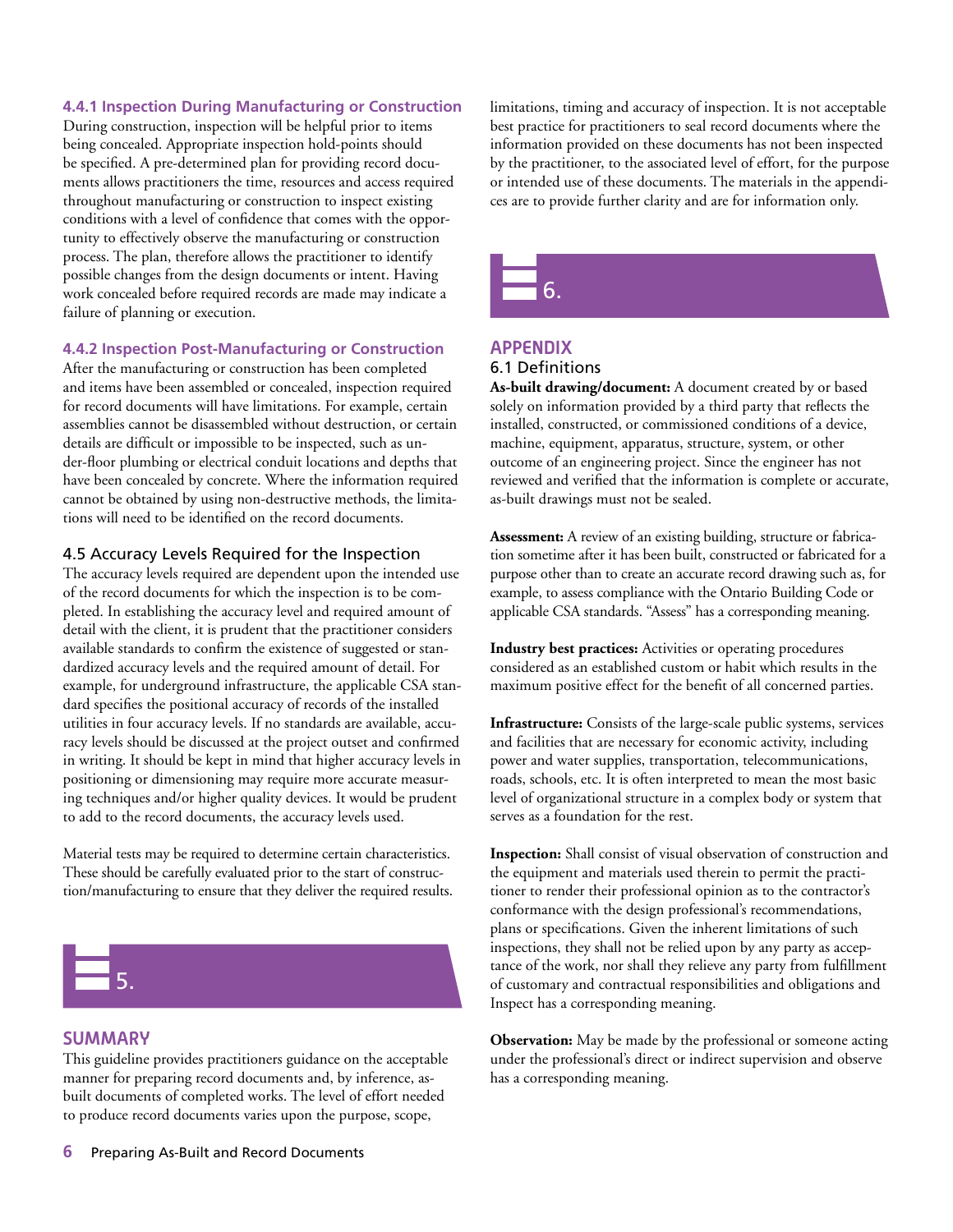**Practitioner:** A holder of a licence, a temporary licence, a provisional licence, a limited licence or a certificate of authorization, as the case requires.

**Red-line drawings/documents:** Refers to Issued for Construction (IFC) documents that have been marked up during the course of construction (usually by the contractor) to reflect changes made during construction.

**Record drawings/documents:** Documents created to accurately reflect as-constructed, as-built or as-fabricated conditions and that have been sealed by a professional engineer after verifying that the documents are accurate.

**Review:** Examination of a record document prepared by a third party to determine whether its content accurately reflects the asbuilt, as-constructed or as-fabricated conditions.

**Verification:** The record document has been examined for correctness against as-built, as-constructed or as-fabricated conditions. "Verify" has a corresponding meaning.

#### 6.2 Example Disclaimers and Scope of Limitation **Statements**

Documents often rely on information provided to the practitioner by others. In these cases, it would be prudent to identify the fact that some information has been provided by others and provide a disclaimer on the documents.

Some owners may note that a third-party disclaimer will not be acceptable. An example of a client contractual statement is as follows:

*"Record drawings must be sealed and signed by the practitioner. A "Third Party Disclaimer" will not be accepted, i.e. the data shall be collected by the practitioner who is preparing the record drawings."*

Practitioners should be aware of such [contractual] statements and the liability that they may confer on the practitioner. It is worth mentioning that this requirement does not rule out including a statement within record documents, in which the practitioner confirms that they are relying, without independent verification, on information provided by the owner or one or more third parties.

Following are some examples of disclaimers or scope of limitation statements that may be used.

#### **6.2.1 Record Document Example Disclaimers or Scope of Limitation Statements (seal to be applied)**

Some of these disclaimers have their origin in very specific circumstances and should be adapted by the practitioner to suit the circumstances and the record documentation being completed.

1. *"The issuance of this record document is a representation by the practitioner that this document is a reflection of the completed work to the level of accuracy and purpose set out in the [Engineering Services Agreement or Technical Reference Standard (as* 

*applicable)]. It is not a representation that the completed work is in conformity with the design, even if such information is represented on this document."*

The following is an option where changes or variations may occur immediately after issuance of record documents. This type of change occurs subtly in process related designs.

2. *These record documents have been prepared for the purposes of documenting the completed [or existing] works of [description of works constructed, fabricated, installed, etc.] between [start date] and [completion date]. [Company or Practitioner] assumes no responsibility for any changes made after the date of these record documents or for any items denoted on these documents that were not accessible to be inspected at the time these record documents were prepared. Those relying on these record documents are advised to confirm that these record documents are a current reflection of the existing work prior to use of this information.*

#### **6.2.2 As-Built Document Example Scope of Limitation Statements (no seal to be applied):**

Some of these scope of limitation statements have their origin in very specific circumstances and should be adapted by the practitioner to suit the circumstances and the as-built documentation being completed.

- 1. *This as-built document has been prepared based on information provided by others. The practitioner has not inspected the accuracy and/or the completeness of this information and shall not be responsible for any errors or omissions which may be incorporated herein as a result.*
- 2. *This as-built document has been prepared, in part, based upon information furnished by others. While this information is believed to be reliable, the practitioner assumes no responsibility for the accuracy of this as-built document or for any errors or omissions that may have been incorporated into it as a result of incorrect information provided to the practitioner. Those relying on these as-built documents are advised to confirm that these as-built documents are a current reflection of the existing work prior to use of this information.*

### 6.3 Frequently Asked Questions

The following questions from professional engineers and answers from PEO are intended to demonstrate how the principles outlined in this guideline can be applied to specific situations.

- Q1: **Should the original design engineer's seal be removed from the design documents when preparing record documents?**
- A1: For record documents, the original design practitioner's seal should be removed. Practitioners preparing record documents must apply their seal.
- Q2: **Should the original design engineer's seal be removed from the design documents when preparing as-built documents?**
- A2: As-built documents shall not be sealed. The original design engineer's seal must be removed when preparing as-built documents.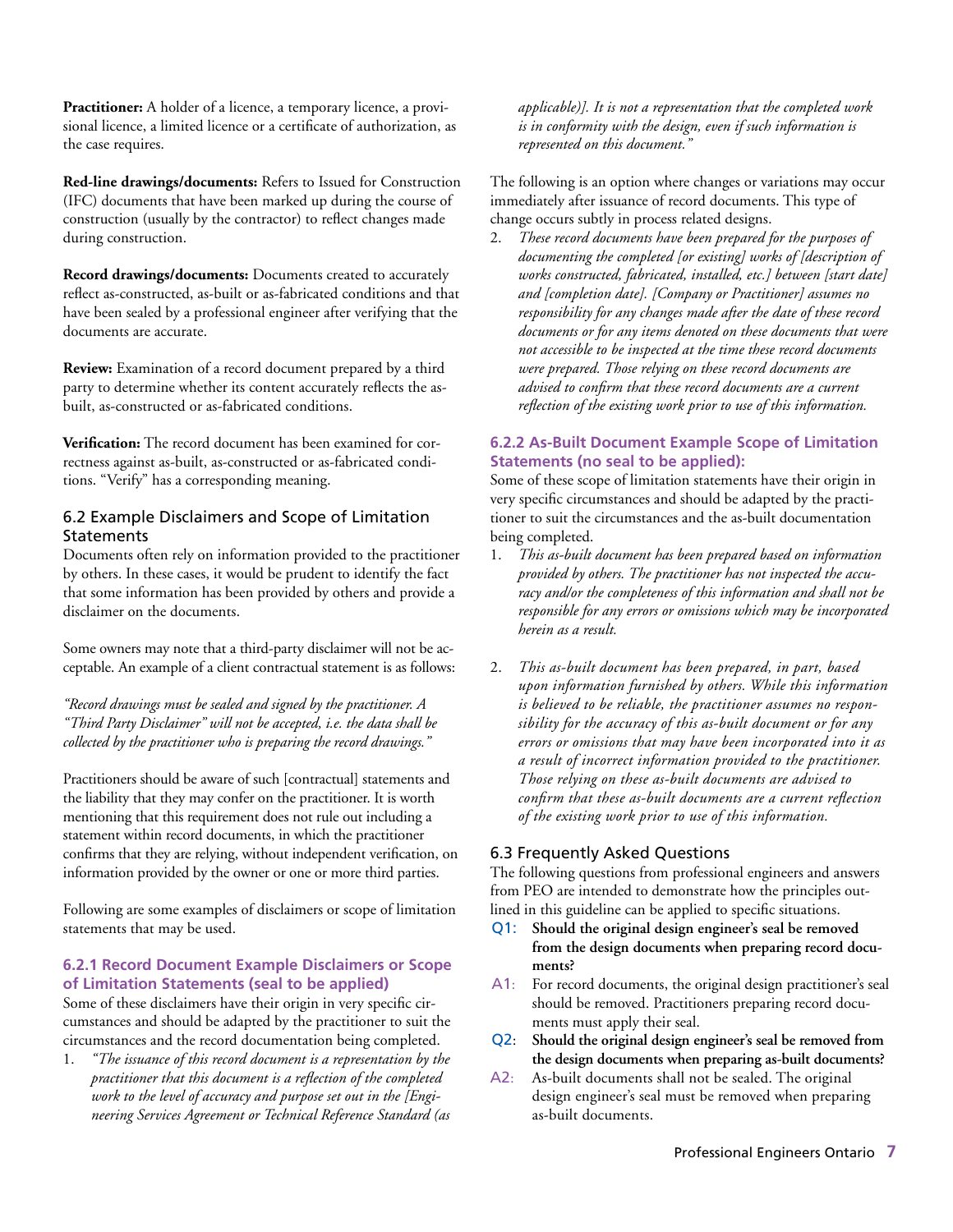- Q3: **Can a record document rely on material provided by others (e.g. surveyor)?**
- A3: A record document can incorporate limited information provided by others; this means not provided by the practitioner or their direct supervised staff. It would be up to the practitioner to determine what amount of information provided by others is acceptable. However, this information should be clearly identified as such (e.g. in a disclaimer), and it is imperative not to accept ownership of the data provided by others.
- Q4: **What disclaimers should record drawings have?**
- A4: Please refer to the Example Disclaimers or Scope of Limitation Statements in section 6.2.1 in this guideline.
- Q5: **Can an engineer seal a record drawing without going onsite for inspection?**
- A5: Record documents are those prepared by a practitioner after inspecting in detail the actual conditions of the completed project. For some projects, this inspection may require frequent or continuous presence on site. However, based on the practitioner's experience and the detail of the inspection required, a competent individual supervised by the practitioner can provide partial inspection on the practitioner's behalf.
- Q6: **If an engineer cannot seal as-built drawings, is there another stamp or disclaimer that should be used?**
- A6: Yes, the practitioner could use a disclaimer to describe the scope of work. Please refer to Example Scope of Limitation Statements in section 6.2.2 in this guideline.
- Q7: **Can a practitioner seal a multi-discipline record document?**
- A7: Yes, for a project covering work within several engineering disciplines, a record document could be sealed by a practitioner who is taking responsibility for the record document. Likewise, multiple practitioners representing individual disciplines may jointly seal a record document.
- Q8: **What is the expectation on the amount or detail of inspection/review for an engineer to be able to seal a record document?**
- A8: The amount or detail of inspection will depend on the practitioner's professional judgment, based on their experience and knowledge.
- Q9: **Can a client require all drawings to be record drawings [documents]? Are there limitations to what is considered practical?**
- A9: Principally, the practitioner and client should determine what is an acceptable level of effort for the agreed upon information to be gathered and compiled in record documents. It is up to the practitioner to negotiate with the client what is reasonable to provide as a record document and advise the client to what extent their services would be required to perform satisfactory inspection for preparation of such record documents.
- Q10: **In sealing a record document, may the professional rely on site mark-up drawings, quality/test reports and other site work from competent site staff?**
- A10: If the competent site staff are practitioners, they should seal the record documents. If not, then the practitioner responsible for the direct supervision should seal the record documents. The supervising practitioner is to determine the level of supervision. For more information, refer to the Assuming Responsibility and Supervising Engineering Work practice guideline.
- Q11: **In some cases, the responsible engineer has never met the site staff. How does the engineer ensure that the delegate has the necessary level of confidence/competence?**
- A11: The responsible practitioner should be familiar with the site staff, their capabilities, and determine the level of supervision required.
- Q12: **For work pursuits, some request for proposals stipulate delivery of record drawings at project completion, but do not allow for an allotted time during construction for discipline practitioners to inspect as-built conditions. What minimum level of effort should be included in a bid by all parties that will continue to present a fair and competitive bid?**
- A12: For a fair and competitive bidding process, the practitioner should submit a Request for Information to the entity requesting the proposal to inquire and clarify regarding this matter. It is up to the practitioner to determine and negotiate during the bid process what is the reasonable level of effort to perform satisfactory inspection for preparation of such record documents.
- Q13: **Construction or installation work is near completion when the project manager realizes delivery of record drawings are a contract requirement. The project manager requests for sealed as-built drawings to be inspected based on photographs, data provided by others, and one (1) site visit at near completion phase. Should the practitioner seal these drawings?**
- A13: Only record documents must be sealed. Refer to section 4 of this guideline for general inspection requirements that would allow for sealing record documents.
- Q14: **Given the amount of total engineering work that is related to construction under the Ontario Building Code, is this guideline used in relation to the Professional Engineers Providing General Review of Construction as Required by the Ontario Building Code guideline?**
- A14: No, the obligations of engineers to prepare as-built and record documents is independent of the obligations that are outlined in the Professional Engineers Providing General Review of Construction as Required by the Ontario Building Code guideline.

NOTE: A practitioner who is not engaged to provide general review services should advise their client that they are not in a position to prepare record drawings since they will not be aware of all changes during construction.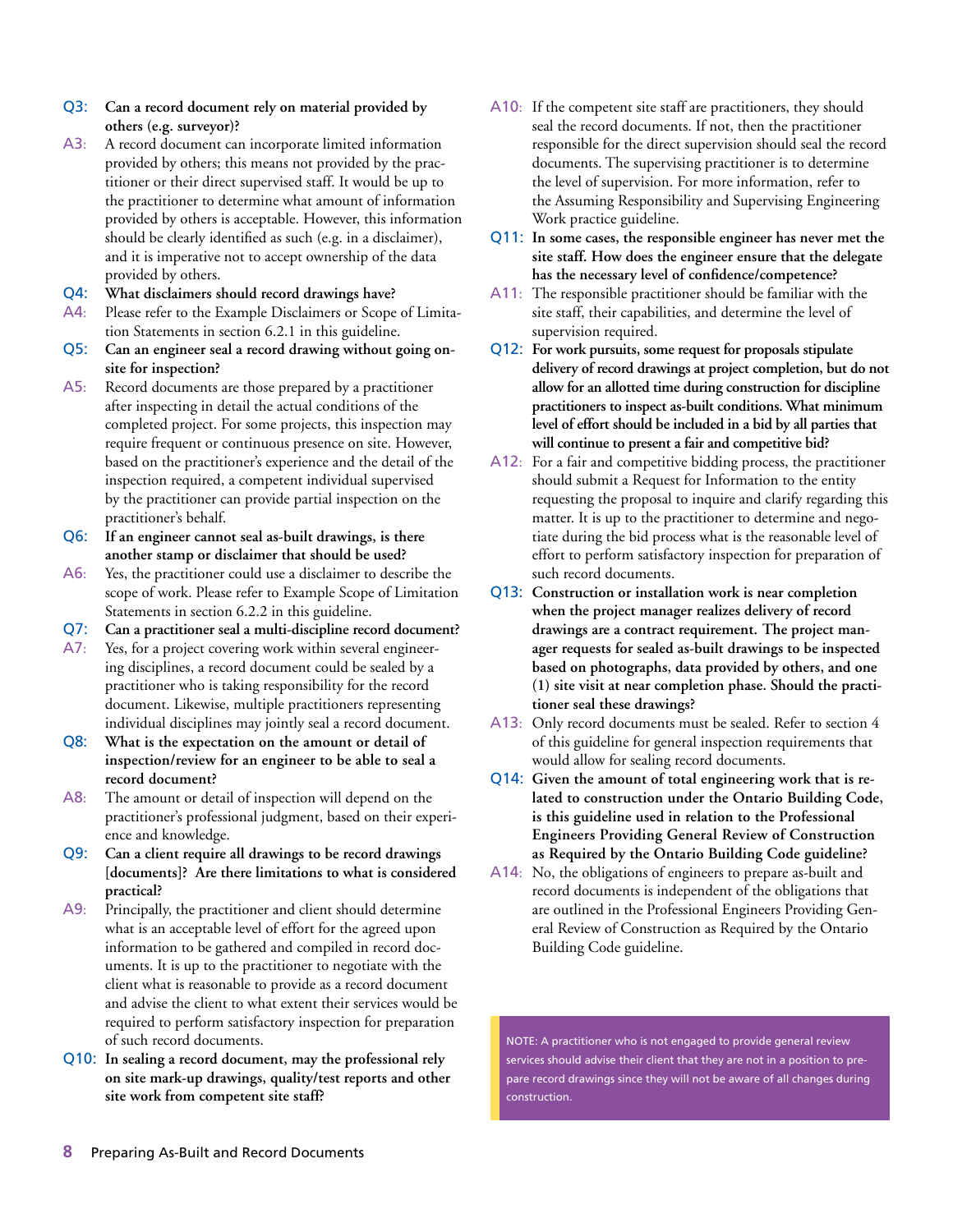- Q15: **There is often a need to determine the preexisting conditions of previously completed works. For example, it may be required to determine the locations and sizing of existing infrastructure in a municipal right-of-way to allow for the construction of additional infrastructure. The ASCE has published a guideline, ASCE 38-02: Standard Guideline for the Collection and Depiction of Existing Subsurface Utility Data. In many cases, practitioners that collect information using this guideline will seal the final drawings compiled using this process. When preparing drawings based on such an industry accepted standard or guideline, should the practitioner seal such drawings?**
- A15: Yes, in such cases the seal indicates that the guideline or industry accepted standard was followed to a level expected from a practitioner. In this context, the processes that were followed will determine the accuracy.
- Q16: **Sometimes architects and clients use different or not well-defined terminology for documentation pertaining to as-built and/or record documents. How should requirements for these documents be determined? What is the appropriate process that should be followed in this scenario?**
- A16: It is the responsibility of the practitioner to clarify which definitions from this guideline will be used.

#### 6.4 Flow Chart

#### **6.4.1 Preparing Record/As-Built Documents**



#### **6.4.2 Steps to Prepare Record Documents**

One or more steps, except for verification, maybe omitted depending on the circumstances of the project.

| <b>Step One</b>    | <b>Step Two</b>   | <b>Step Three</b> | <b>Step Four</b>  | <b>Step Five</b>    |
|--------------------|-------------------|-------------------|-------------------|---------------------|
| <b>Observation</b> | <b>Inspection</b> | <b>Review</b>     | <b>Assessment</b> | <b>Verification</b> |